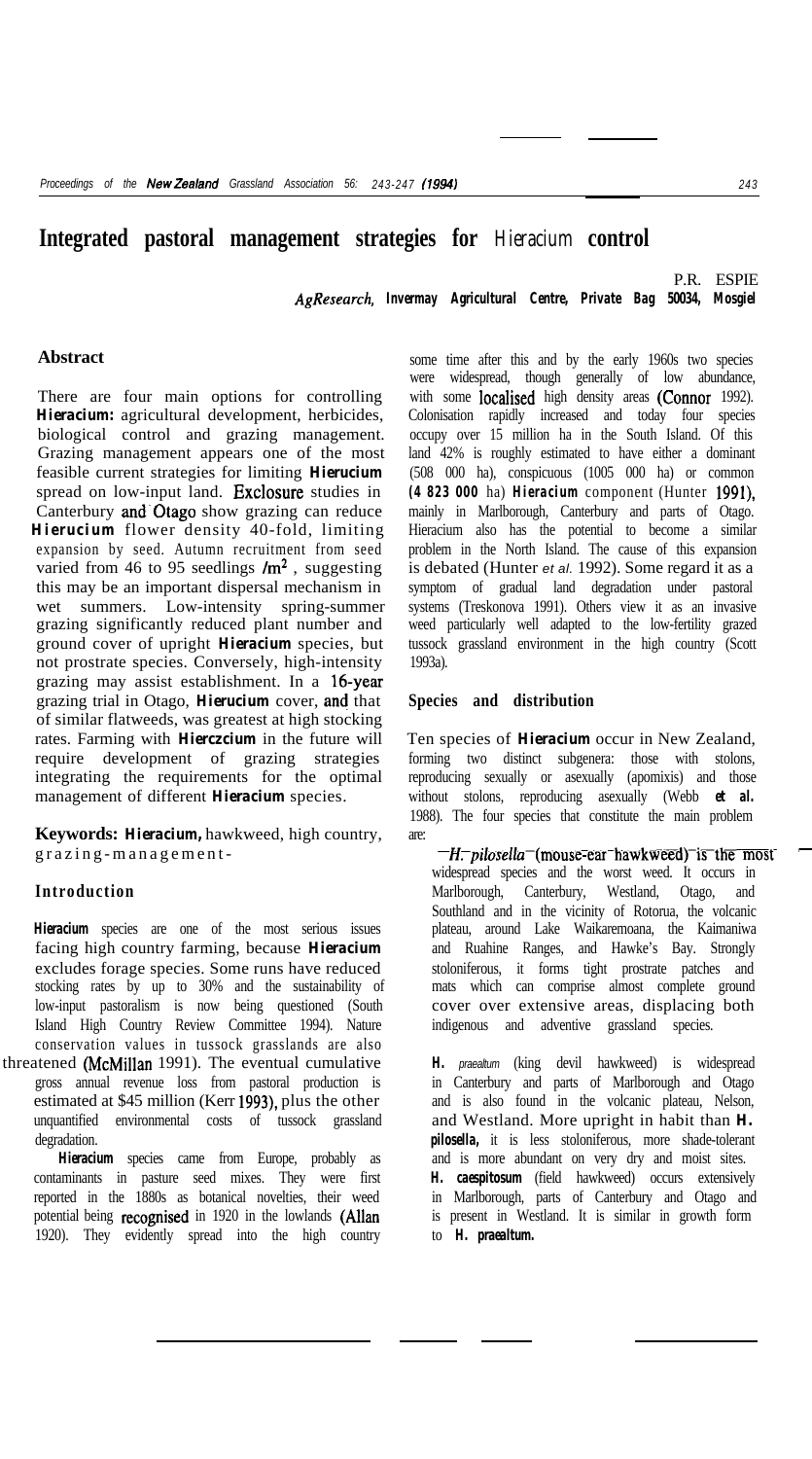*H. lepidulum* (tussock hawkweed). It is widespread in Otago, and in locally in Canterbury and Marlborough. It is also found in Taranaki and Nelson. It differs from the preceding species, being non-stoloniferous, tap-rooted and spreading by seed. It is shade-tolerant, extending from forest margins through to open grasslands.

## **Control**

There are four pastoral management strategies for controlling *Hieracium:*

## **Agricultural development**

Sowing improved pasture species and applying fertiliser can suppress *Hieracium* with the appropriate grazing management. Scott et *al.* (1990), working at two sites in the Mackenzie basin, showed *H. pilosella* remained dominant at nil or low fertiliser inputs. On a deep, moderately productive soil, it was reduced by legume introduction and high fertiliser application within 2 years, and was rare by 6 years. On a shallower, less productive soil, the legume sward took 5-6 years to begin decreasing the *Hieracium* content. Two further trials at Mt. John, Lake Tekapo, monitored for 9 years, similarly showed *Hieracium* decreased or disappeared under high fertiliser and sown pasture species, particularly with irrigation, but became an increasingly important component with decreasing fertiliser inputs (Scott 1993b). Alsike *(Trifolium hybridurn)* or white clover *(T. repens)* were the most effective legumes at the high fertility levels while lupin *(Lupinus polyphyllus)* was the best sown legume at moderate and low fertility levels.

Approximately 200 000 ha of the South Island high country may be suitable for such development, requiring investment of around \$40 million, assuming costs of \$200/ha (McMillan 1991). Variability of spring rainfall strongly influences this success of this approach in low rainfall areas. Agro-forestry also appears a feasible alternative land use.

#### **Biological control**

Biological control, probably available within 2-5 years, is likely to be important for constraining *Hieracium* on the agriculturally unimprovable land. A rust, *Puccinia herracia var. piloselloidarum.* specific to ' stoloniferous species of *Hieracium,* and a powdery mildew, *Erysipe cichoracearum*, look promising. The best rust strains can achieve 80% infection (Jenkins, pers. comm.). The rust causes a low intensity infection throughout the year in Europe and is likely to be most effective in the higher rainfall runs when introduced. Insects that attack *Hieracium* are also being

investigated. A European gall-forming *wasp,Aulacidea pilosellae,* and three moths, *Oxptilis* spp., have been identified, among others, as potential biological control agents (Scott 1985; Syrett & Sarospataki 1993). Native species, broad-nosed weevils, *Niceana cervinata* and *N. cinerea,* have recently been shown to feed on *H. pilosella* and *H. praealtum* seedlings, causing up to 54% mortality in a laboratory experiment (Evans *et al.* 1994).

#### **Herbicides**

*Hieracium* species are tolerant to herbicides and a complete kill is seldom achieved (Meeklahet *al.* 1981). Mortalities vary from 20-85%, depending on formulation,.application rate and time of application. Hi-ester 2-4, D at 1  $$ a mecoprop/MCPAldicamba mixture at l-3 kg a.i. /ha have produced the best results. Late spring-early summer is the best time for treatment or if in autumn, using a glyphosate/penetrant combination at 1 kg a.i /ha. Application costs are high, between \$55-100/ha, and repeated applications, in early (September) and late spring (October/end November) and autumn (February/ March) are usually necessary. This effectively limits their practical use to localised spot control or in combination with pasture introduction. Boron is reported to reduce *Hieracium pilosella* in low rainfall areas in central Otago and its practical application is being investigated (Miller 1994).

## **Grazing management study**

No firm conclusions were reached regarding the role of grazing management at a recent *Hieracium* workshop convened by the New Zealand Ecological Society (Hunter *et al.* 1992). This objective of the present study was to investigate how grazing affects *Hieracium* and its application for practical management.

## **Methods**

Exclosures rabbit fenced in 1947 at the Lindis Pass and in 1978 and 1980 at Flock Hill Station, Canterbury, were assessed in 1994 and 1992 respectively for *Hieracium* abundance. The Lindis site was a degraded snow tussock *(Chionochloa rigida)* grassland and the Flock Hill sites were unfertilised fescue tussock grasslands. Two sets of paired 10 x 10 m plots were located 2 m inside and adjacent to the Lindis exclosure and species ground cover was assessed in 10 randomly located 50 x 50 cm quadrats. At Flock Hill, *Hieracium* abundance was assessed at the 2 sites (850 and 1500 mm mean annual precipitation respectively). *Hieracium* density and cover was measured in 100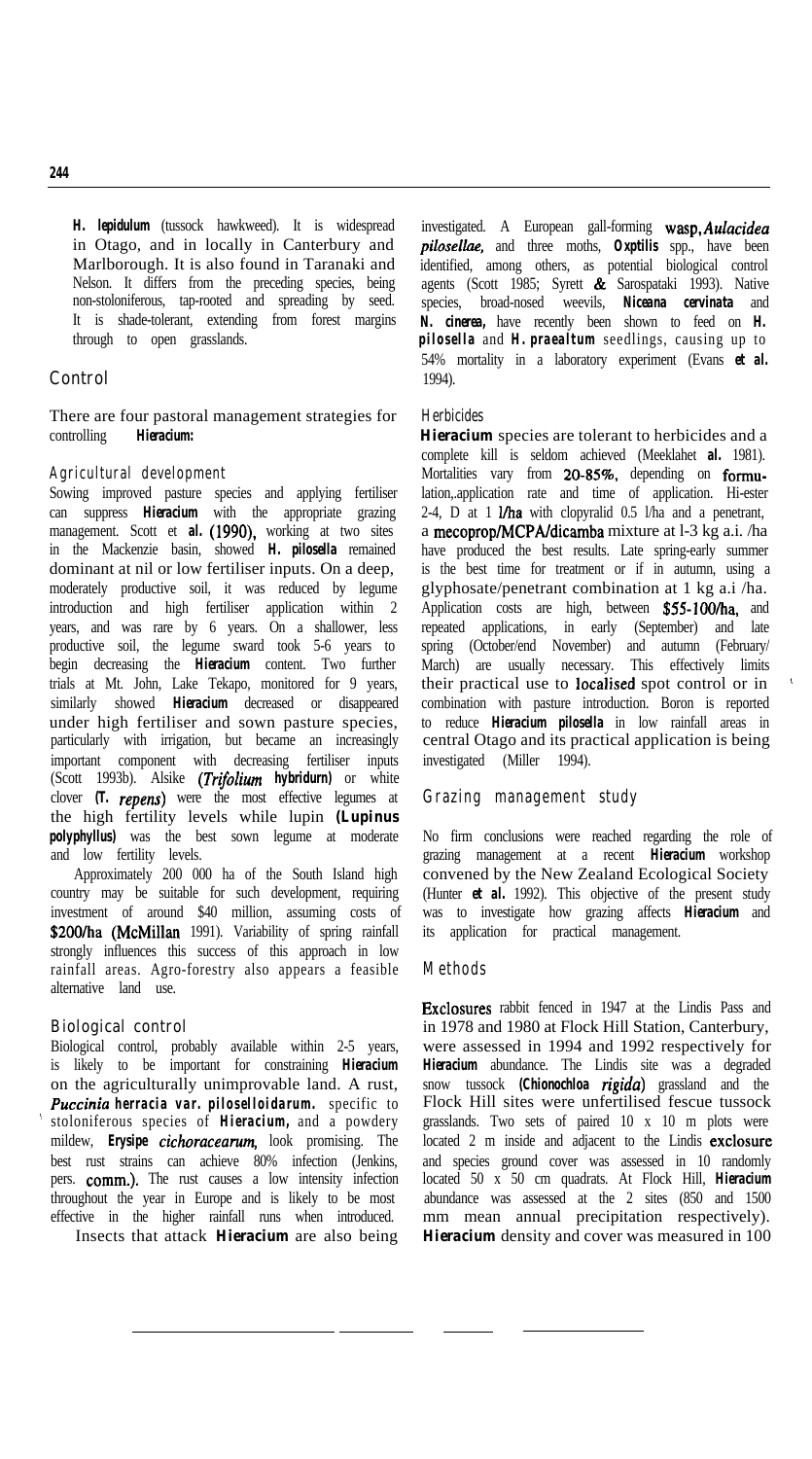contiguous  $1 \text{ m}^2$  quadrats inside and outside the first exclosure and in seventy two 24  $m^2$  plots in the second, using a randomised block design. The number and flowering status of *H. lepidulum* plants were also counted. The grazing history for the Lindis site is not known, but was probably low-intensity periodic set stocking (c. 0.1 SU/ha/yr). Grazing intensity at Flock Hill was low, 0.1-0.5 SU/ha/yr.

At Tara Hills Research Station, Omarama, longterm effects of grazing on the botanical composition of oversown hill tussock pasture was investigated in November 1993 on 9 grazing management treatments initiated in 1978 (Allan 1992). In addition, *Hieracium* inflorescence removal and establishment from seed was assessed in grazed tussock grassland at two sites, 490 m on a flat outwash surface and at 1100 m on a flat ridge crest. *Hieracium* seedlings were counted in 25 contiguous  $10 \times 10$  cm grid squares in 10 randomly located 50 cm square quadrats per site in March 1994.

### **Results**

Light grazing in the Lindis Pass and both Canterbury sites consistently increased the cover of the prostrate mat-forming *H. pilosella* but had the opposite effect on the four species with an erect or semi-erect growth habit (Table 1). The Lindis exclosure was probably fenced before *Hieraciiun* reached the site, while invasion is just starting at the dry Flock Hill site, hence the lower cover values relative to the wetter Flock Hill site where *Hieracium* has been present for about 40 years. Similarly, grazing reduced the number of plants of the erect species but did not affect *H. pilosella* (Table 2). Flowering of *H. lepidulum* was spectacularly reduced, plant number decreased 4 times but flowering decreased by 45 times (Table 2).

At Tara Hills cover of all the flatweed species, dandelion *(Taraxacum offininale),* cats-ear *(Hypo-*

Table 1 Grazing effect on *Hieracium cover (Mean cover %* ± Standard

| <b>Species</b>        | Site                                                       |                     | Grazed     |                                                | Ungrazed                                              | Sig.                                  |
|-----------------------|------------------------------------------------------------|---------------------|------------|------------------------------------------------|-------------------------------------------------------|---------------------------------------|
| <b>H.</b> caespitosum | <b>Flock Hill</b>                                          |                     | 0.0        | ± 0.0                                          | $0.01 \pm 0.0$                                        | n s                                   |
| H. xstoloniferum      | <b>Flock Hill</b>                                          |                     |            | $0.02 \pm 0.04$                                | $0.15 \pm 0.0$                                        | n s                                   |
| H.lepidulum           | Lindls<br>Flock<br>Hill<br><b>Flock Hill</b>               | 850 mm<br>1500mm    | 1.6<br>0.0 | ± 0.5<br>± 0.0<br>$0.02 \pm 0.4$               | 3.0 $\pm$ 0.0 $\pm$<br>$0.02 + 0.00$<br>$0.3 \pm 1.0$ | $\bullet$ FR<br>$\bullet$ FR<br>***   |
| H.praealtum           | Lindis<br>Hill<br>Flock<br><b>Flock</b><br>Hill            | 650mm<br>1500<br>mm |            | $3.6 \pm 0.6$<br>$0.01 \pm 0.0$<br>$0.3 + 0.2$ | 11.1<br>± 1.8<br>$0.17 - 0.0$<br>2.5<br>$\pm 0.8$     | $\mathbf{H}$<br>青素素<br>***            |
| H. pilosella          | <b>LIndis</b><br><b>Flock</b><br>Hill<br><b>Flock Hill</b> | 850 mm<br>1500mm    | 10.0       | $10.6 \pm 2.3$<br>$0.06 \pm 2.2$<br>± 1.8      | $0.6 \pm 0.3$<br>$0.04 \pm 0.6$<br>2.2<br>± 0.6       | $-67$<br>$\bullet$ FR<br>$\bullet$ FR |

|  |  | Table 2 Grazing effect on <b>Hieracium</b> plant number and |  |  |
|--|--|-------------------------------------------------------------|--|--|
|  |  | flowering at <b>Flock</b> Hill (Mean $\pm$ Standard Error). |  |  |

|                                  | Grazed        | Ungrazed       | Significance |
|----------------------------------|---------------|----------------|--------------|
| No. plants $/m2$<br>H. pilosella | $1.0 \pm 0.4$ | $1.0 \pm 0.6$  | n s          |
| Н.<br>lepidulum                  | $0.2 \pm 0.0$ | $0.8 \pm$ case | $\bullet$ FR |
| Flowering %<br>H. lepidulum      | $0.8 \pm 0.0$ | $36.1 \pm 1.2$ | $\star$      |

*choeris radicata), H. pilosella* and *H. praealtum,* was consistently greatest at high stocking rates, intermediate at the medium treatments and least at low stocking rates. Dandelion, the most abundant flatweed, had 5.1, 2.4, and 0.7 % cover respectively (P < O.OOl), and *H. pilosella* 0.5, 0.3 and  $\hat{0.1\%}$ , though the very low abundance gave an insufficient sample size to adequately assess statistical differences.

Bud removal in *H. pilosella* resulted in 65% of the rosettes producing stolons  $(P \lt 0.001)$  but elongating bud and flower removal resulted in only 24% and 21% compared with 23% for the control. Inflorescence removal had no significant effect onH. *praealtum* stolon production. Appreciable seedling establishment occurred by late autumn, varying from  $32$  to  $348$  seedlings/m<sup>2</sup> (Table 3). The seed source at both sites was predominantly *H. pilosella,* with lesser amounts of *H. praealtum,* though seedlings were too small to attempt any differentiation.

Table 3 Mean seedling establishment at **Tara** Hills (Mean no.  $-\frac{1}{\pi^2 \pm \text{Standard Error}}$ )

| Site |                          | Autumn                    | Significance |
|------|--------------------------|---------------------------|--------------|
| Hill | Flats (490 m)<br>(1100m) | $95 \pm 29$<br>$46 \pm 9$ | 0.01         |

#### Discussion

Error). The most urgent requirement for *Hieracium* management concerns low-input land, particularly those areas where *Hieracium* is present at relatively low abundance. In this context these results, showing that lowintensity grazing can reduce the flowering, cover and plant numbers of erect growing *Hieracium* species, have important management implications for both pastoral farming and nature conservation. Grazing management appears a feasible low-cost strategy for slowing *Hieracium* spread on low-input land that can be immediately implemented.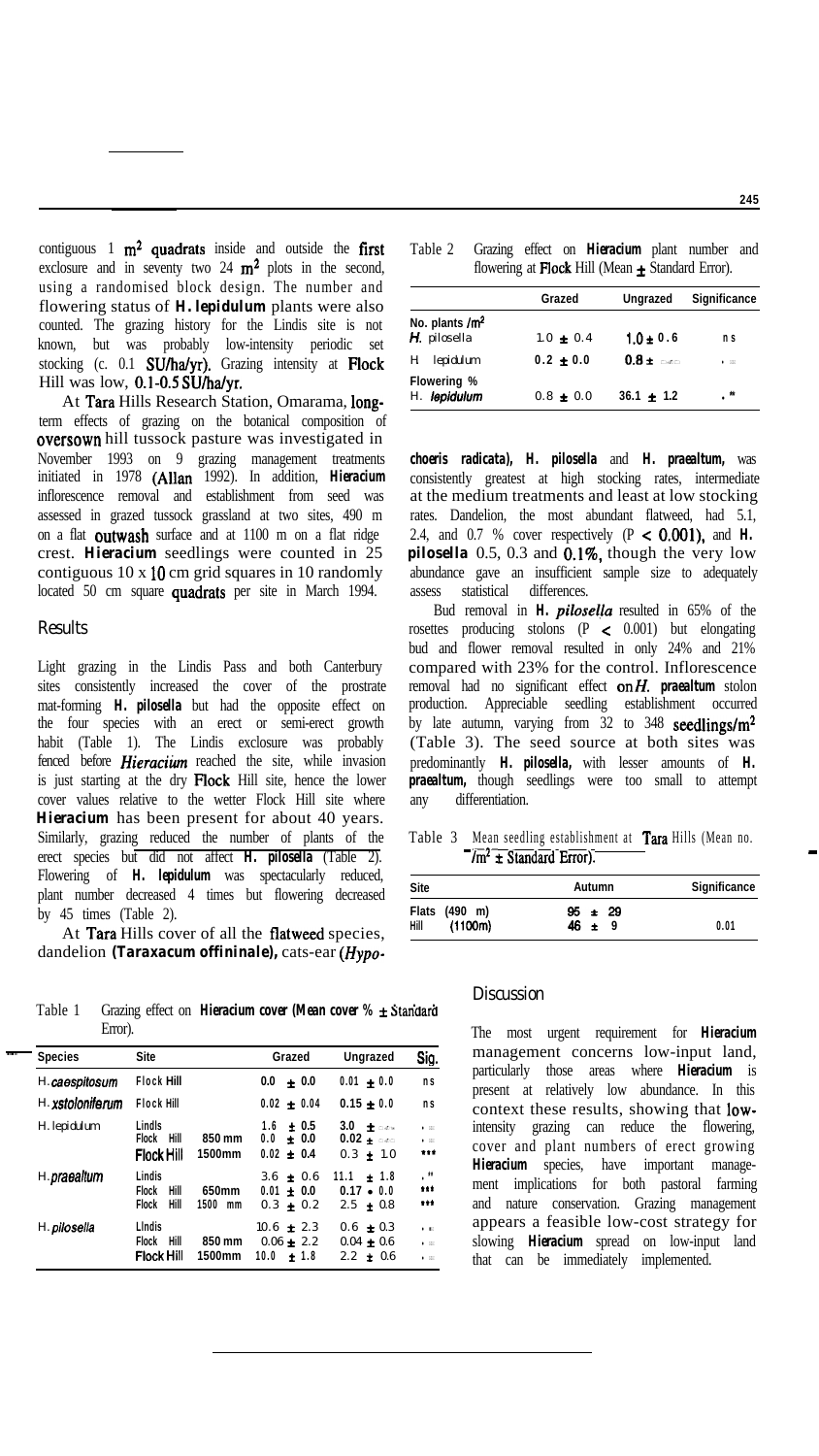Makepeace (1985a) observed that both *H. pilosella* and *H. praealtum* produced enormous numbers of seeds, but considered the probability of successful establishment to be negligible, about 1 in 230000. This, together with his observation that inflorescence removal promoted vegetative growth, has formed the basis for previous management recommendations where seeding has been considered a minor factor *in Hieracium* control. During the 1993-94 season, with an abnormally wet summer, *Hieracium* successfully established large numbers of seedlings (Table 3). Similarly Watt (1962) noted *H. pilosella* seedling establishment in England occurred in years with higher than average spring rainfall. Seedling survival over winter averaged 40% (Espie unpub. data) and the current density suggests that seeding can be a major factor in *Hieracium* spread. This may help explain *Hieracium* expansion in the high country, providing evidence for the hypothesis that reduced rabbit densities in the 1950s and a series of warm wet summers allowed widespread flowering with subsequent establishment from seed and vegetative expansion. Further research is required.

The initial results from the Tara Hills inflorescence study suggest that it is bud removal, rather than flower removal, that promotes stolon growth in *H. pilosella.* The results refine Makepeace's (1985b) observation that removal of 'the uppermost shoot parts . ..' promoted stolon production. If flower removal does not, as' previously thought, always result in increased vegetative growth, then spring-summer grazing during flowering may offer a low cost tool for reducing seedling establishment of *H. pilosella* and other *Hieracium* species.

The effect of different grazing intensities on *Hieracium* abundance was relatively minor in a pasture improvement trial (Scott *et al.* 1990). Conversely, in an Otago paddock survey, grazing was a management factor linked with higher *H. pilosella* cover (Foran *et al.* 1992), consistent with the results from the Tara Hills study. It is clear that grazing will not control *H. pilosella* once it has become established, as its prostrate habit is adapted to grazing pressure. Grazing, however, can reduce the density and abundance of the upright Hieracium species (Table 2). This agrees with evidence from farmers and from fenceline effects, where many set-stocked summer grazed blocks *carry* less *Hieracium* than adjoining blocks that were spelled or conservatively grazed. A different strategy is required for limiting *H. pilosella.* A 'tall pasture' management system, resulting in accumulation of standing herbage is required as *H. pilosella* cover was lowest under low stocking rates where herbage accumulated in the Tara Hill grazing trial (Allan 1992).

Tara Hills is typical of many high country properties, where *Hieracium* species are generally of low abundance but are gradually increasing (Espie & Allan 1994). Strategies for future economic sustainability include genetic diversification into a super-fine flock, to provide the basis for producing a high value product with market demand. Management for longterm pastoral viability will entail conservative stocking levels, both for improved per animal performance and for periodic destocking of fertilised hill blocks for extended periods to allow herbage accumulation to limit *H. pilosella.* These blocks would then be intensively mob stocked to reduce the *H. praealtum* and other upright species. The goal will be to maintain a balance that keeps the *Hieracium* content to an acceptable minimum as a pasture component but to prevent it gaining dominance. Improving production from low-altitude blocks will be necessary to provide the forage and management flexibility lost from the hill country.

## **Conclusions**

Pastoral improvement and intensive development of the more productive land resources is a proven method for controlling *Hieracium.* While biological control holds promise for the future, the balance of low-input land will require new management strategies designed to co-exist with, but minimise, the impact of *Hieracium.* Different species of *Hieracium* will require different management. Low-intensity grazing during spring and early summer is recommended to reduce *Hieracium* seed spread to other areas and limit the abundance of upright *Hieracium* species. Grazing strategies that allow accumulation of standing herbage are necessary for limiting *H. pilosella.*

## **REFERENCES**

- Allan, H.H. 1920. A note on weeds. *The magazine of the Agricultural and Pastoral Association 1: 39-40.*
- Connor, H.E. 1992. Hawkweeds, *Hieracium* spp., in tussock grasslands of Canterbury, New Zealand, in 1960s. *New Zealand journal of botany 30: 247-* 261.
- Espie, P.R.; Allan, B.E. 1994. Management and spatial vegetation change at Tara Hills 19851993: Implications for High Country Systems Sustainability. *Proceedings of the New Zealand Conference on Sustainable Land Management, Lincoln University, April 1994:* In press.
- Evans, A.A.; Barratt, B.I.P.; Fergusson, C.M. 1994. Susceptibility of legume and Hieracium species seedlings to feeding by native broad-nosed weevils (Coleoptera: Curculionidae). *Proceedings of the 47th Weed and Pest Conference:* In press.